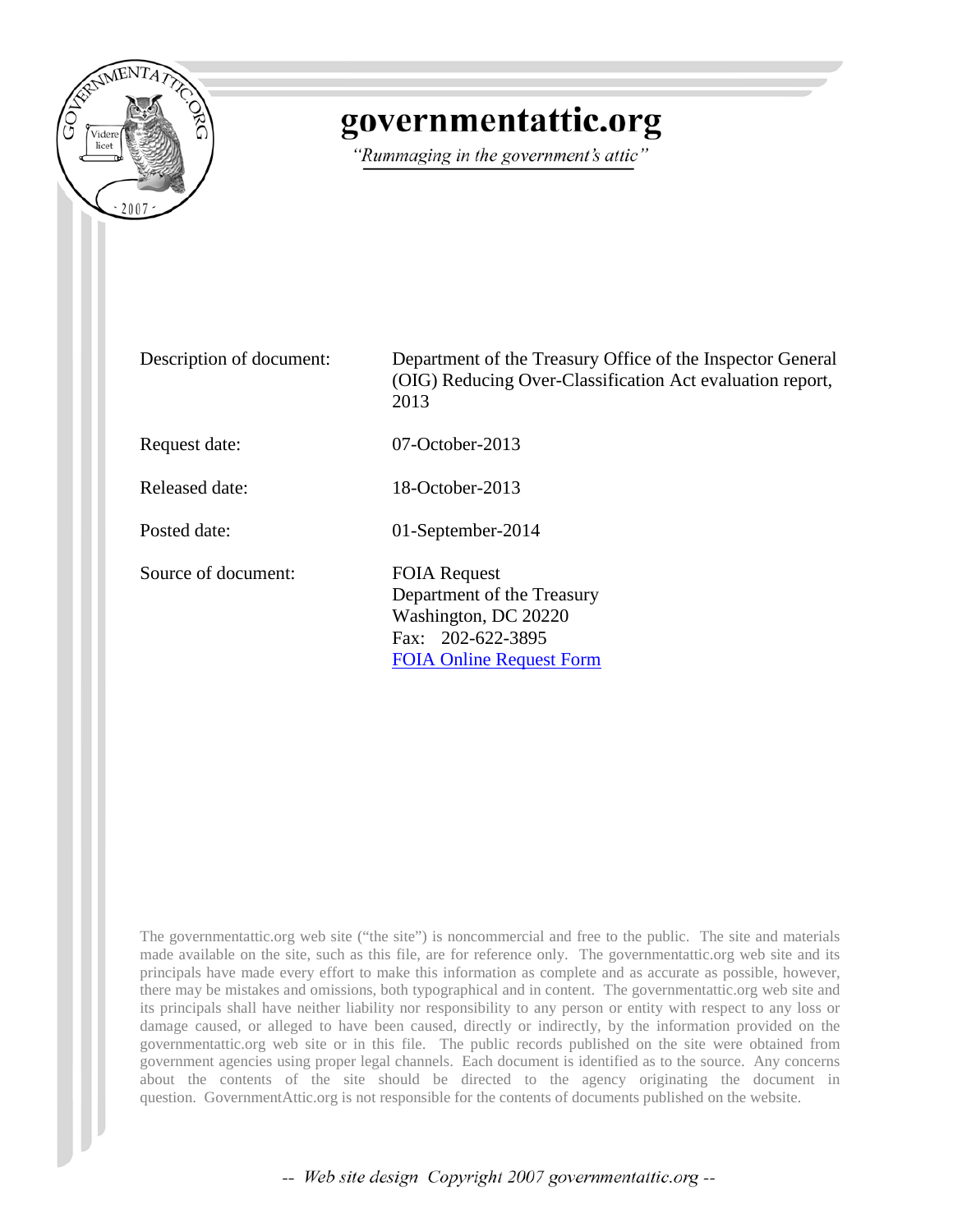From: "Delmar, Richard K." Date: Oct 18, 2013 1:17:54 PM Subject: FOIA request - Treasury OIG - Reducing Over-Classification Act evaluation report

Per your 10/7/13 FOIA request (received today), here is the report you requested.

I view this as fully responsive to your request. Please advise if you believe it is not fully responsive.

Rich Delmar Counsel to the Inspector General Department of the Treasury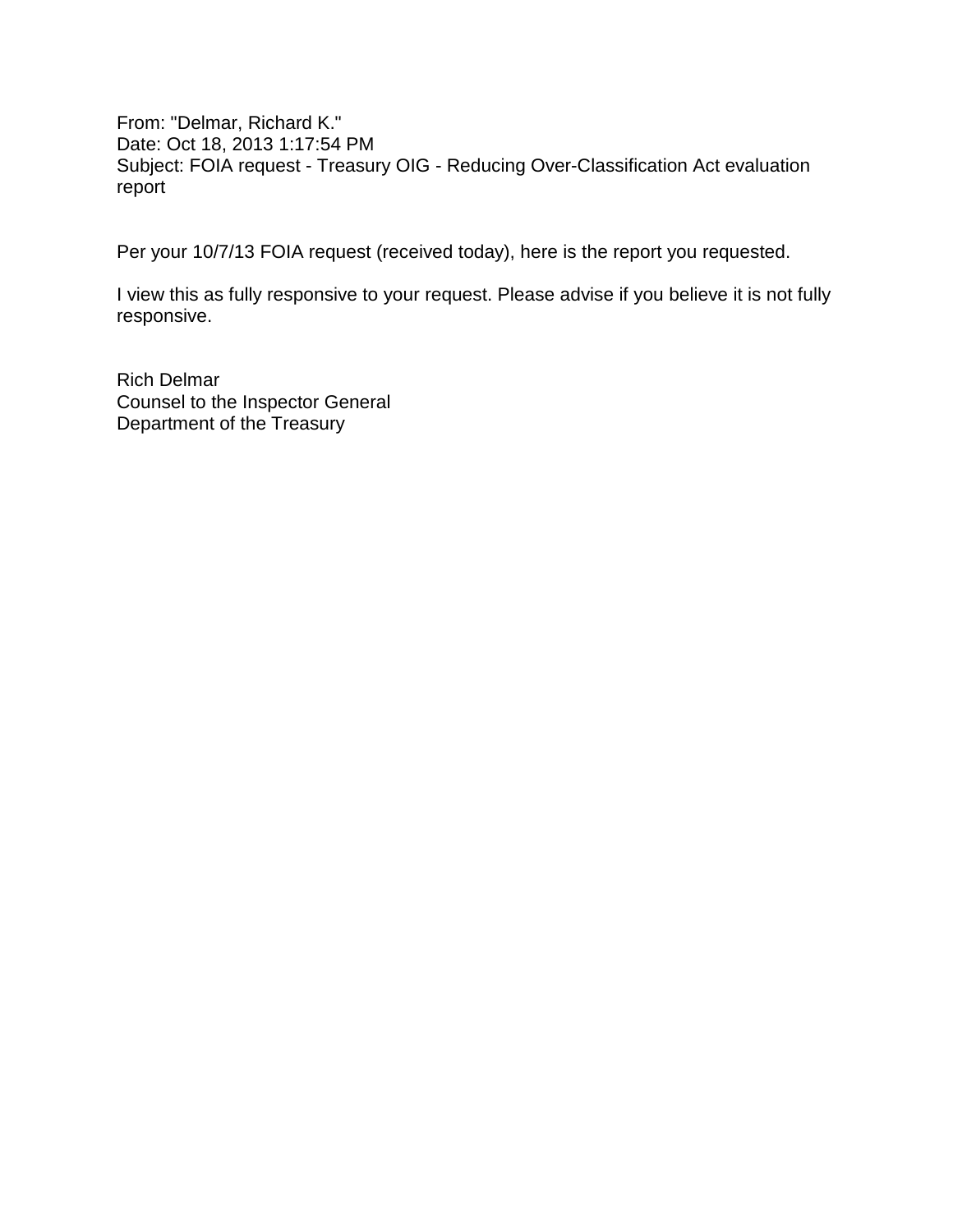















# **Evaluation Report**



OIG-13-055

GENERAL MANAGEMENT: Treasury Has Policies and Procedures to Safeguard Classified Information But Implementation Needs to Be Improved

September 27, 2013

# Office of Inspector General

DEPARTMENT OF THE TREASURY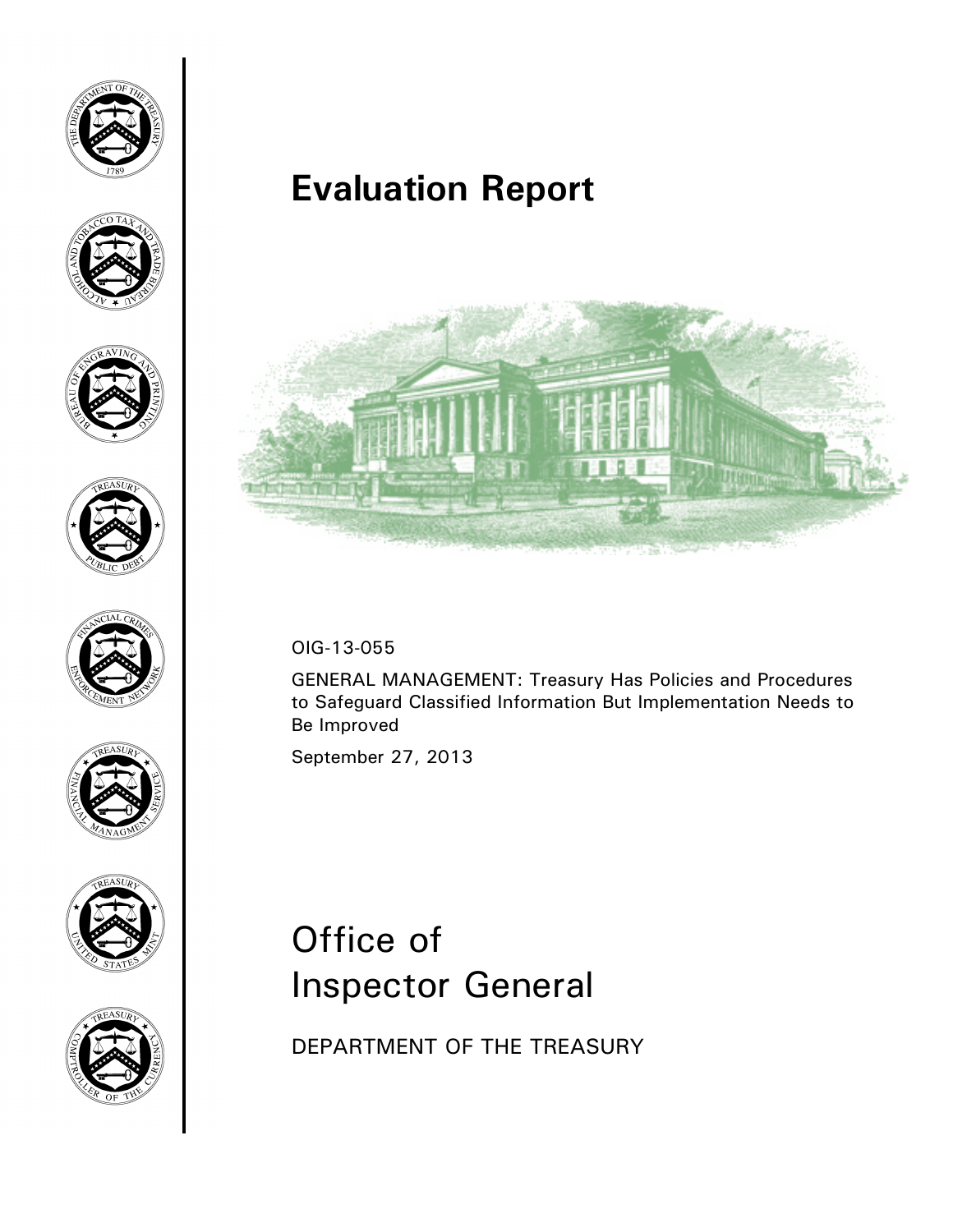### **Contents**

| Treasury's SF311 Reporting to the Information Security Oversight Office |  |
|-------------------------------------------------------------------------|--|
|                                                                         |  |
|                                                                         |  |

#### **Appendices**

| Appendix 1: |  |
|-------------|--|
| Appendix 2: |  |
| Appendix 3: |  |
| Appendix 4: |  |

#### **Abbreviations**

| <b>Information Security Oversight Office</b> |
|----------------------------------------------|
| Office of Foreign Assets Control             |
| Office of Intelligence and Analysis          |
| <b>Office of Inspector General</b>           |
| <b>Office of Security Programs</b>           |
| <b>Standard Form</b>                         |
|                                              |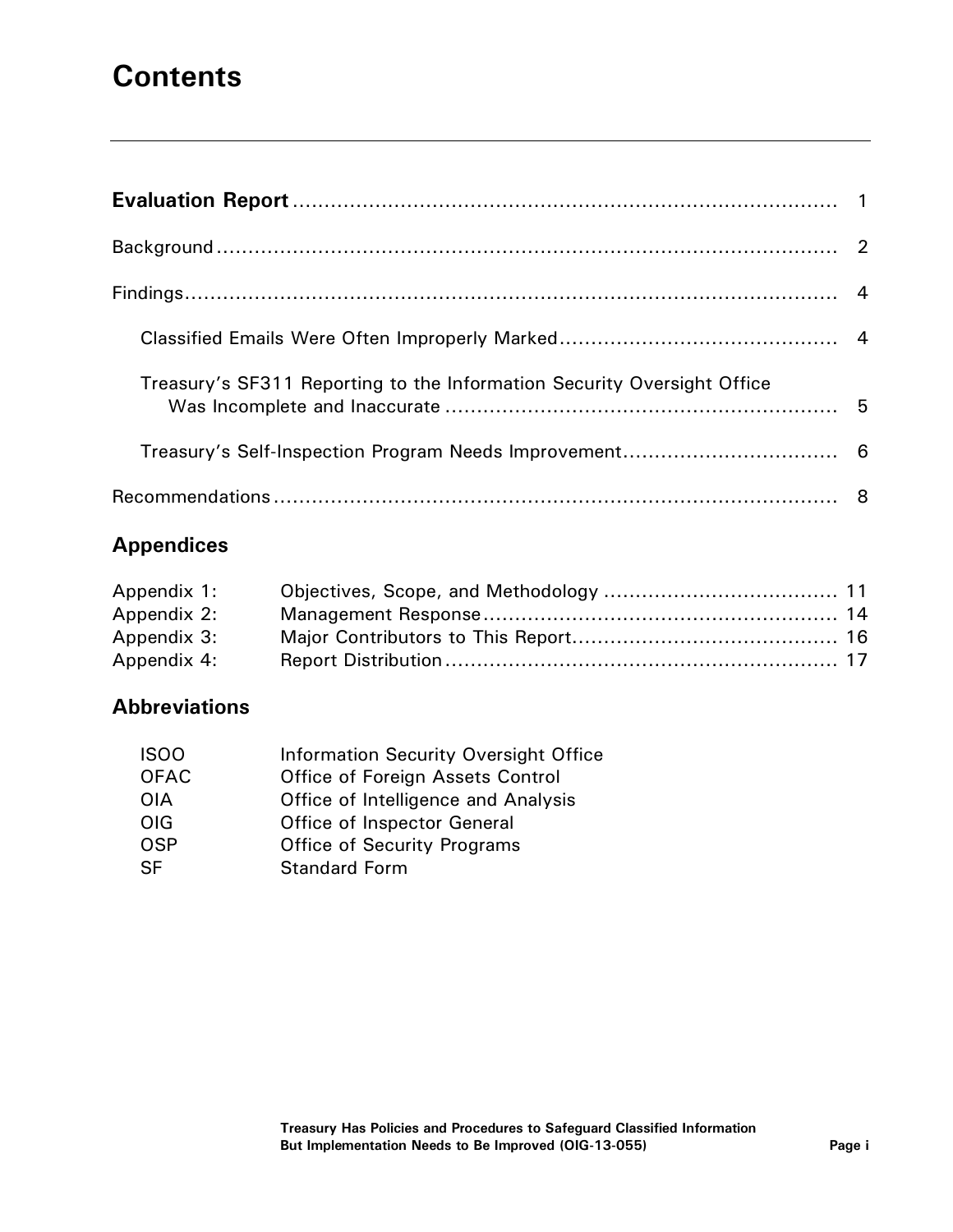**This Page Intentionally Left Blank.**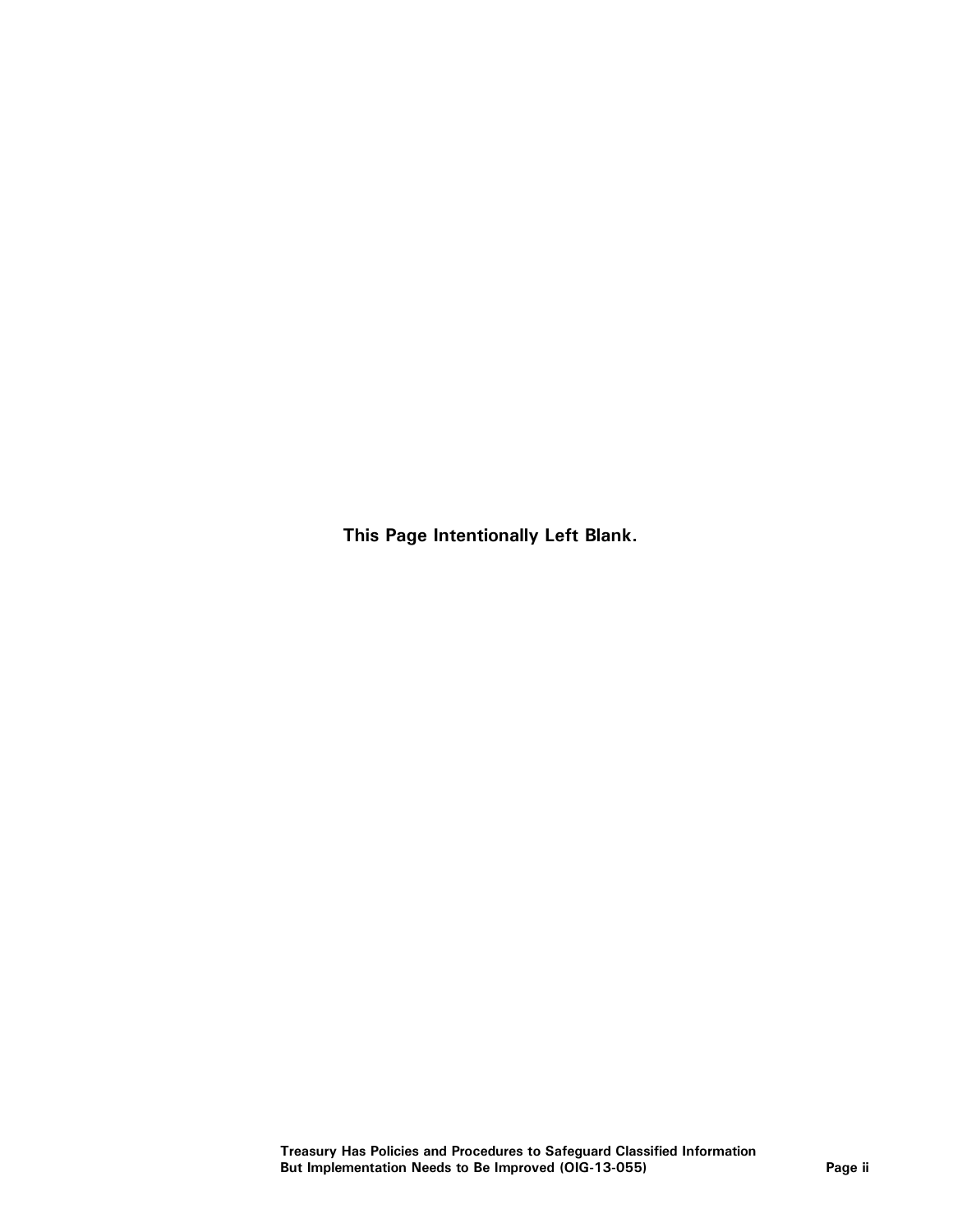# OIG **Evaluation**

 $\overline{a}$ 

*The Department of the Treasury Office of Inspector General*

September 27, 2013

S. Leslie Ireland Assistant Secretary for Intelligence and Analysis

This report provides the results of our first evaluation, pursuant to Public Law 111-258, *Reducing Over-Classification Act*, of the Department of the Treasury's (Treasury) classification program. The act requires the Inspectors General of each department or agency of the United States with an officer or employee who is authorized to make original classification<sup>1</sup> decisions to evaluate the agency's classification program and identify practices that may contribute to the persistent misclassification<sup>2</sup> of material. Our first evaluation under this requirement is to be completed by September 30, 2013. A second evaluation is to be completed by September 30, 2016.

In accordance with the act, the evaluation objectives were to (1) assess whether applicable classification policies, procedures, rules, and regulations have been adopted, followed, and effectively administered within Treasury; and (2) identify policies, procedures, rules, regulations, or management practices that may be contributing to persistent misclassification of material. In performing our work, we used applicable portions of an evaluation guide that was prepared by a working group of participating Offices of Inspector General (OIG) on behalf of the Council of the Inspectors General on Integrity and Efficiency. <sup>3</sup> We performed our fieldwork from March 2013 to August 2013. Appendix 1 contains

 $<sup>1</sup>$  Original classification is the determination by an authorized official that information within specifically</sup> designated categories requires protection against unauthorized disclosure in the interest of national security. Individuals authorized to make this original determination have original classification authority and are authorized in writing, either by the President, the Vice President, agency heads, or other officials designated by the President. Treasury has 13 officials with original classification authority.

<sup>&</sup>lt;sup>2</sup> Auditor Note: In the context of this report, misclassification is the act of incorrectly classifying, either over- or under-classifying, information.

<sup>3</sup> Department of Defense OIG, *A Standard User's Guide for Inspectors General Conducting Evaluations Under Public Law 111-258, the Reducing Over-Classification Act* (Jan. 22, 2013).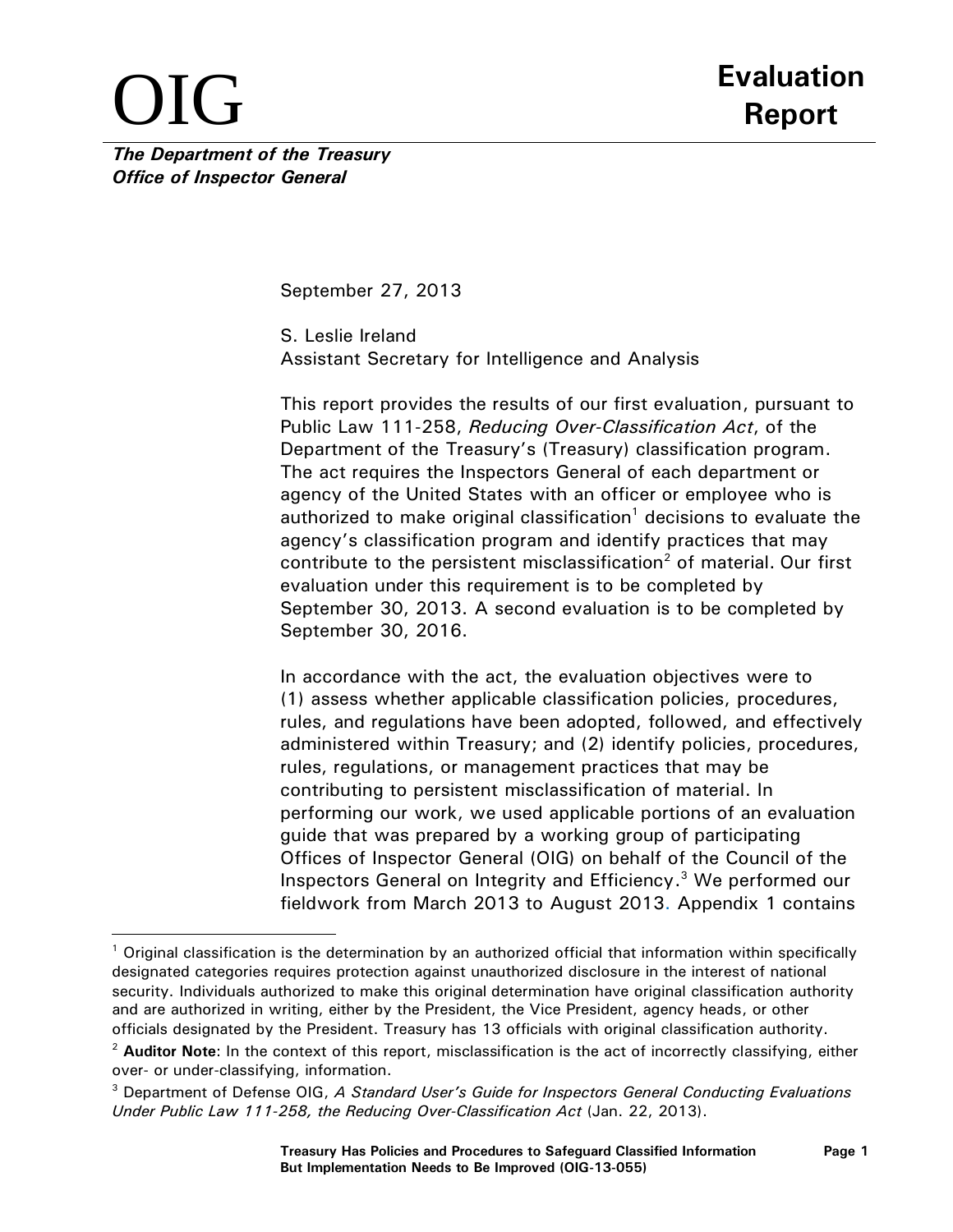a more detailed description of our evaluation objectives, scope, and methodology.

In brief, we concluded that Treasury has policies and procedures in place to safeguard classified materials, <sup>4</sup> but the implementation of these policies and procedures needs improvement. Heightened attention should be given to (1) marking classified emails; <sup>5</sup> (2) completing the annual Standard Form (SF) 311, *Agency*  Security Classification Management Program Data;<sup>6</sup> and (3) complying with self-inspection requirements. <sup>7</sup> We are making three recommendations to improve the classification management process.

In a written response, the Assistant Secretary for Intelligence and Analysis provided corrective actions taken and planned to implement the above recommendations. The management response is summarized in the Recommendations section of the report and the text of the response is included as appendix 2. We believe the corrective actions, taken and planned, are responsive to our recommendations.

#### **Background**

 $\overline{a}$ 

In December 2009, the President signed Executive Order 13526, *Classified National Security Information,* which updated classification principles, policies, and procedures and prescribed a

<sup>4</sup> The *Treasury Security Manual*, *General Information, Treasury-wide Security Programs*, describes the process of safeguarding classified materials as identifying, marking, handling, processing, storing, transmitting, accounting, tracking, and destroying.

<sup>&</sup>lt;sup>5</sup> Marking is the act of properly labeling sections of classified documents, whether paper copies or electronic, to indicate (1) the overall level of classification, (2) the paragraph/portion classification, (3) the name or personal identifier of the classifier, (4) the reason or source of the classification, and (5) the date or event for declassification.

 $6$  The SF311 is used to collect data from Executive branch agencies that create and/or handle classified national security information. Information to be reported includes the number of (1) individuals designated with original classification authority, (2) original and derivative classification decisions, (3) mandatory declassification review requests and appeals, (4) pages of decisions declassified, (5) internal oversight activities including self-inspections conducted, and (6) classification guides created and used. Classification decisions refer to any recorded information, including documents and e-mails.  $7$  Self-inspections are internal reviews and evaluations conducted by agency management for activities related to classified information. For the Treasury classification management program, the Office of Security Programs conducts self-inspections of Treasury's Departmental Offices. Bureau personnel are responsible for conducting self-inspections of the bureaus' classification management programs.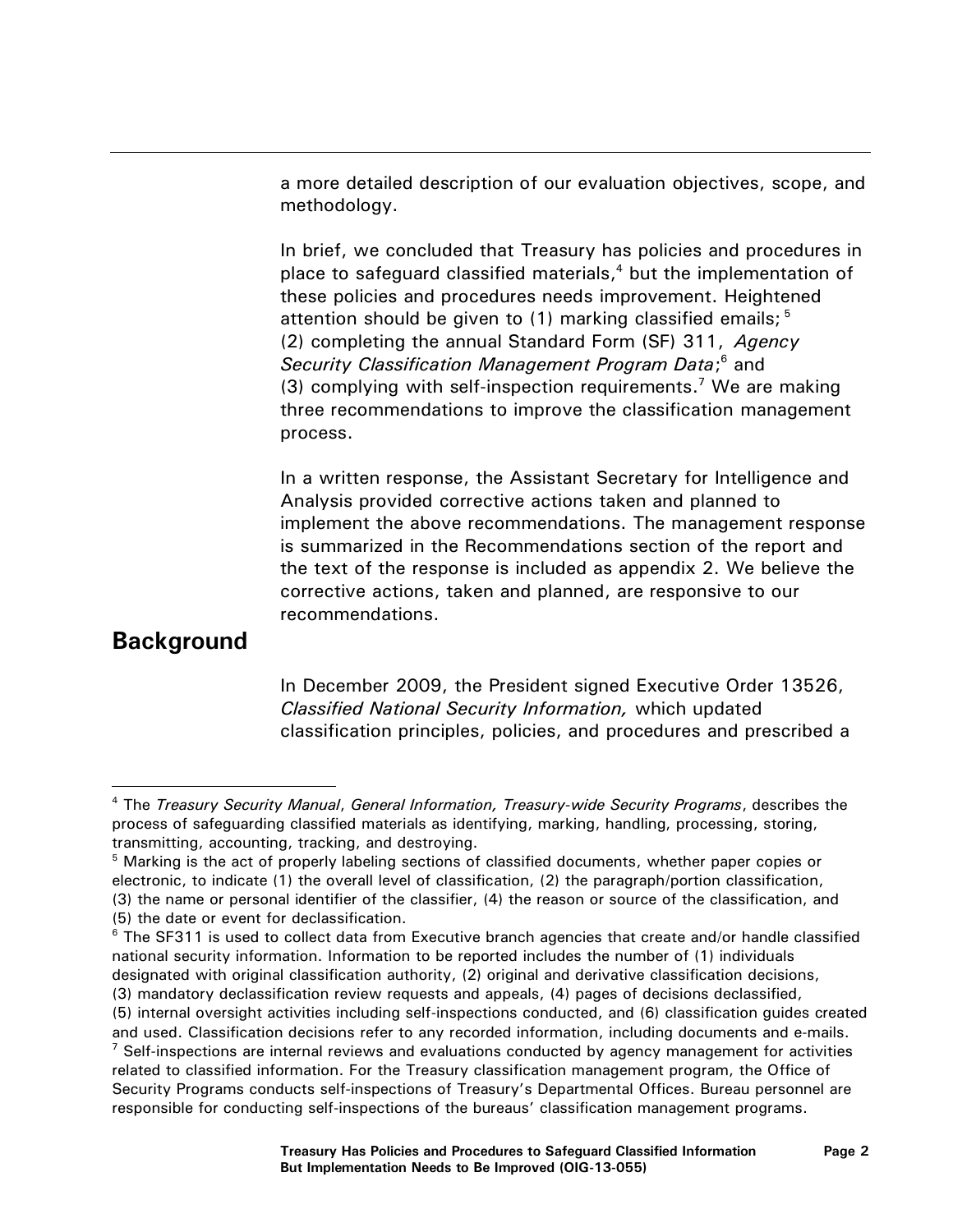uniform system for classifying, safeguarding, and declassifying<sup>8</sup> national security information. The executive order requires heads of agencies that have employees with original classification authority or who handle classified information to designate a senior agency official who is responsible for the classification management process. Within Treasury, the designated senior agency official is the Deputy Assistant Secretary for Security.<sup>9</sup> The Deputy Assistant Secretary has oversight of the Office of Security Programs (OSP), which is located within Treasury's Office of Intelligence and Analysis (OIA).<sup>10</sup>

OSP is responsible for establishing Treasury policies and procedures for classification management based on Executive Order 13526 and other federal sources. The June 2011 update to the *Treasury Security Manual<sup>11</sup>* defines and implements the Department's classification management policies. OSP is also responsible for (1) developing security training programs, (2) monitoring compliance by Treasury's Departmental Offices and bureaus with federal and Treasury requirements for classified information, (3) reporting on Treasury's information security programs to the Information Security Oversight Office (ISOO),<sup>12</sup> and (4) representing Treasury interests on interagency forums.

Public Law 111-258, *Reducing Over-Classification Act*, which became law on October 7, 2010, was intended to address issues highlighted by the *9/11 Commission Report.* This report concluded that over-classification and inadequate information sharing contributed to the government's failure to prevent the attacks of 9/11. The report also stated that security requirements nurtured over-classification and excessive compartmentalization of information among agencies.

 $\overline{a}$ 

<sup>&</sup>lt;sup>8</sup> Declassification is the authorized change in the status of information from classified to unclassified based on the duration of the national security sensitivity of the information.

<sup>9</sup> Treasury Order 105-19, *Delegation of Original Classification Authority; Requirements for Downgrading and Declassification* (June 27, 2011)

<sup>10</sup> OIA was established within Treasury by Public Law 108-177, *Intelligence Authorization Act for Fiscal Year 2004* (Dec. 13, 2003). The office, which is headed by the Assistant Secretary for Intelligence and Analysis, is responsible for the receipt, analysis, collation, and dissemination of foreign intelligence and foreign counterintelligence information related to the operation and responsibilities of Treasury. <sup>11</sup> Treasury Directive Publication 15-71 (June 17, 2011)

<sup>&</sup>lt;sup>12</sup> ISOO is an office within the National Archives and Records Administration responsible for policy and oversight of the Government-wide security classification system.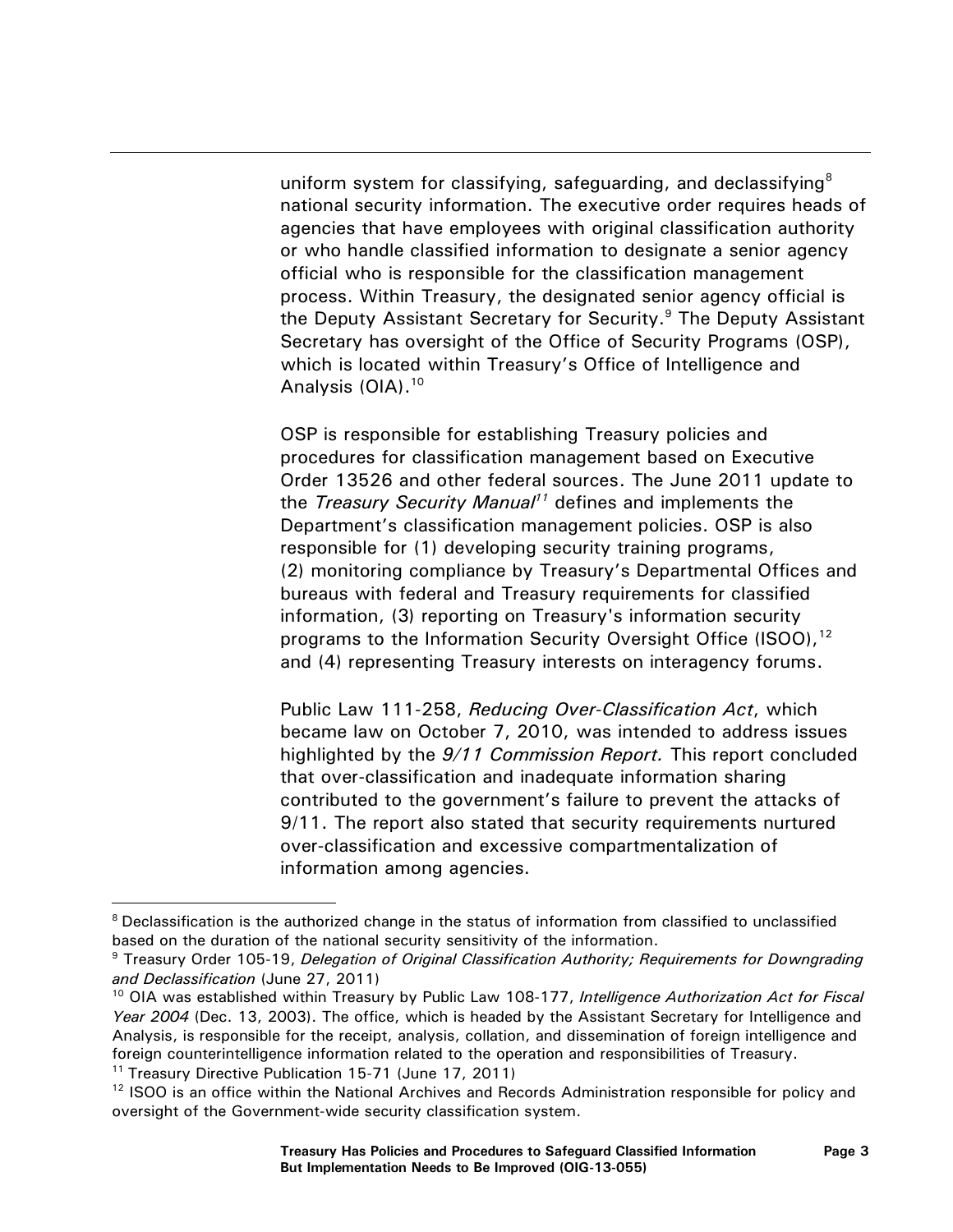#### **Findings**

 $\overline{a}$ 

#### **Finding 1 Classified Emails Were Often Improperly Marked**

According to the *Treasury Security Manual*, classifiers must ensure that the application of required markings on electronic documents include (1) subject line and paragraph/portion markings, (2) the overall classification on the top and bottom of each page, and (3) the completion of the classification authority block.<sup>13</sup>

In the first half of fiscal year 2013, OSP personnel conducted two self-inspections that included 330 derivatively classified emails and attachments generated by 38 OIA employees. As shown in Table 1, OSP found that 4 percent of reviewed classified emails had all of the required markings and were considered properly marked. However, OSP noted that 31 percent of the emails did not contain portion markings<sup>14</sup> and 63 percent of the emails were categorized as "did not appear to be classified." OSP personnel told us that this category included classified email strings with unclassified information that did not have portion markings to indicate that unclassified information was discussed. The OSP reviews also disclosed that 2 percent of the documents had markings that were not easily categorized into the other 3 descriptions.

|               | <b>Number of Documents (Percent)</b> |                 |                 |                   |                     |
|---------------|--------------------------------------|-----------------|-----------------|-------------------|---------------------|
|               |                                      |                 |                 | <b>Included</b>   |                     |
|               |                                      |                 | Lacked          | Information       |                     |
| Date of Self- |                                      |                 | <b>Required</b> | that Did Not      |                     |
| Inspection    |                                      | <b>Properly</b> | <b>Portion</b>  | Appear to Be      | <b>Included</b>     |
| Report        | <b>Reviewed</b>                      | <b>Marked</b>   | <b>Markings</b> | <b>Classified</b> | <b>Other Errors</b> |
| 11/01/2012    | 121                                  | 10 (8%)         | 40 (33%)        | 64 (53%)          | 7 (6%)              |
| 04/05/2013    | 209                                  | 4 $(2%)$        | 62 (30%)        | 143 (68%)         | $0(0\%)$            |
| Total         | 330                                  | 14 (4%)         | 102 (31%)       | 207 (63%)         | 7 (2%)              |

**Table 1. Results of OSP's Self-Inspections of Derivatively Classified Emails and Attachments**

Source**:** OIG's summary of OSP's self-inspection reports

<sup>&</sup>lt;sup>13</sup> The classification authority block consists of  $(1)$  a "Classified By" line to identify who prepared the document, (2) the "Reason for" or "Derived from" classification line, and (3) a "Declassify On" line that indicates the length of the classification.

<sup>14</sup> The *Treasury Security Manual*, Chapter 3, Section 6, requires portion markings on a subject line, paragraph, or portion of all classified documents, whether paper or electronic, to indicate whether they are classified and the specific level of classification.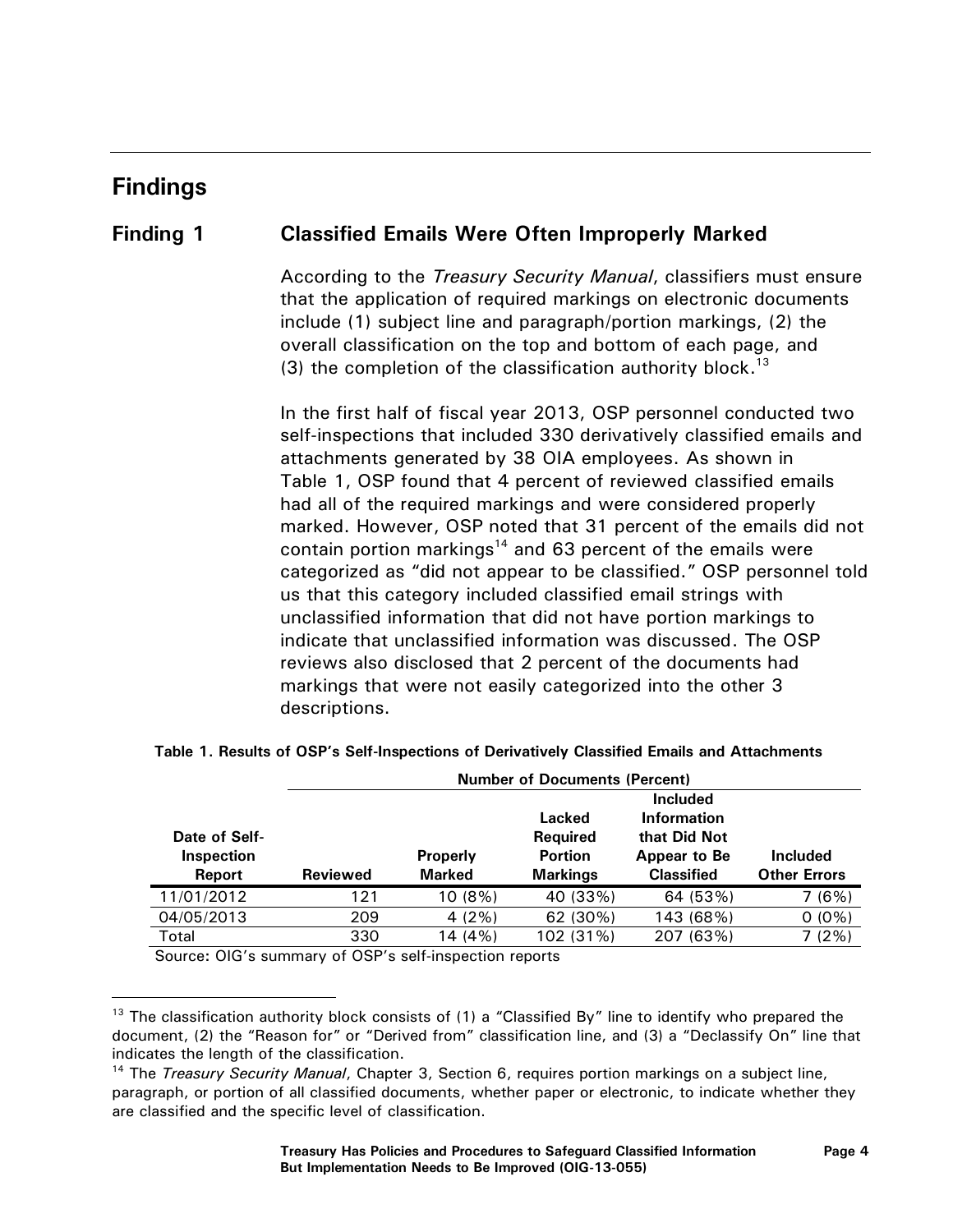OSP personnel told us that the incomplete markings found during the self-inspections may have resulted from employees (1) not taking the time to properly mark the emails, (2) not believing that the markings were important, or (3) unintentionally "replying to" or "forwarding" an email without realizing that such actions were classification decisions. To address these issues, OSP developed a handout to remind employees that classification markings must appear on all emails.

Treasury is responsible for ensuring that classified information is properly safeguarded. The lack of proper classification markings makes it difficult for the recipient of an email to determine the proper classification level for the information in that email.

#### **Finding 2 Treasury's SF311 Reporting to the Information Security Oversight Office Was Incomplete and Inaccurate**

ISOO uses data collected on the SF311 from Executive branch agencies that handle and generate classified national security information to report statistics in its annual report to the President. For fiscal years 2011 and 2012, OSP did not provide ISOO with a complete and accurate count of Treasury's overall derivative and original classification decisions on the SF311.

For fiscal year 2011, OSP reported 12,733 derivative classification decisions to ISOO. However, when we performed a mathematical check of the internally submitted data by Treasury's Departmental Offices and bureaus to OSP,<sup>15</sup> we found that the total was much smaller, only 6,123 decisions. For fiscal year 2012, Treasury reported 20,179 derivative classification decisions to ISOO, but we recalculated the internally submitted reports to OSP and found that the total was 20,076 decisions. In addition to these differences, we found that the Treasury totals reported to ISOO for these fiscal years also did not include derivative classification decision counts for the Office of Foreign Assets Control (OFAC), a Treasury office that regularly handles classified information.

 $\overline{a}$ 

<sup>&</sup>lt;sup>15</sup> Treasury's Departmental Offices and bureaus are required to provide their SF311 to OSP by November 1st of each year for inclusion in Treasury's consolidated SF311 report to ISOO. The consolidated SF311 report is to be submitted to ISOO by November 15<sup>th</sup>.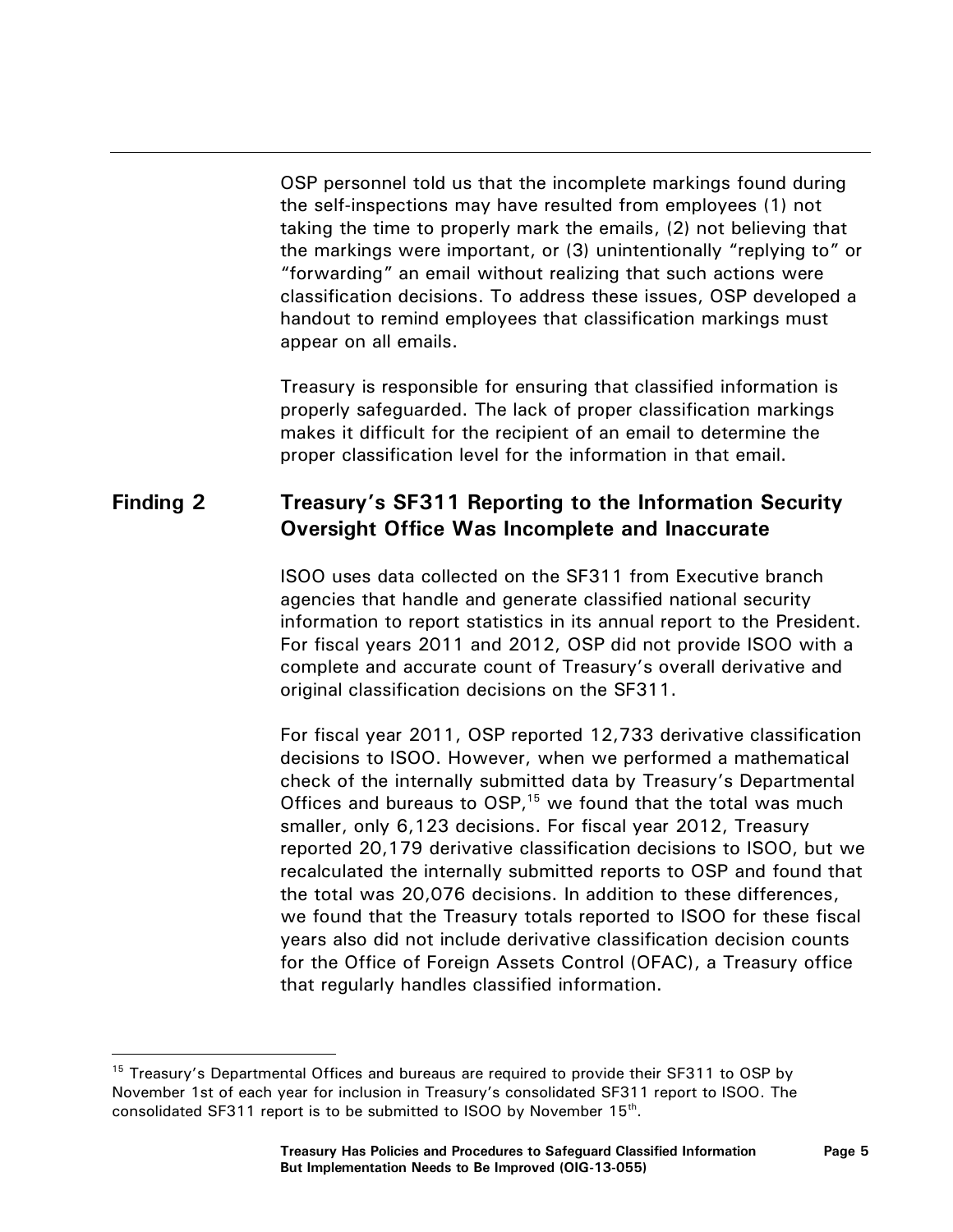When we asked about the differences between the number of reported derivative classification decisions to ISOO and those internally submitted by Treasury's Departmental Offices and bureaus, OSP personnel could not provide an explanation as to why there were discrepancies. With respect to the omission of OFAC's derivative classification decisions, OSP personnel told us that multiple requests were made to OFAC, but the data was not submitted. During an interview, an OFAC employee told us that he thought OFAC had filed a report for fiscal year 2011 because he recalled completing the document count. However, when we asked for a copy of the submission to OSP, neither OFAC nor OSP had a copy. For fiscal year 2012, OFAC personnel told us that the OSP request was overlooked. OFAC subsequently reported to OSP, in May 2013, after we made the inquiry, that it made 7,358 derivative classification decisions during fiscal year 2012.

In addition to reporting incomplete derivative classification decision counts in the fiscal year 2012 SF311 to ISOO, Treasury reported four original classification decisions. But when we reviewed these reports and supporting documentation with Treasury's Departmental Offices and bureaus that reported the information, we found that there were no original classification decisions for the fiscal year. In fact, the two original classification decisions were actually made in fiscal year 2013, not fiscal year 2012; and the other two original classification decisions were misreported. Neither were original classification decisions; they were both derivative classification decisions and should have been reported as such. An OSP representative told us that he questioned three of the four decisions that were reported, but was assured by the reporting bureau that the information was correct. OSP accepted the other reported original decision as reasonably reported by the bureau.

#### **Finding 3 Treasury's Self-Inspection Program Needs Improvement**

Prescribed by the *Treasury Security Manual*, the annual self-inspection process is a key control within Treasury to ensure the protection of classified information. The manual delegates the methodology for conducting these self-inspections to officials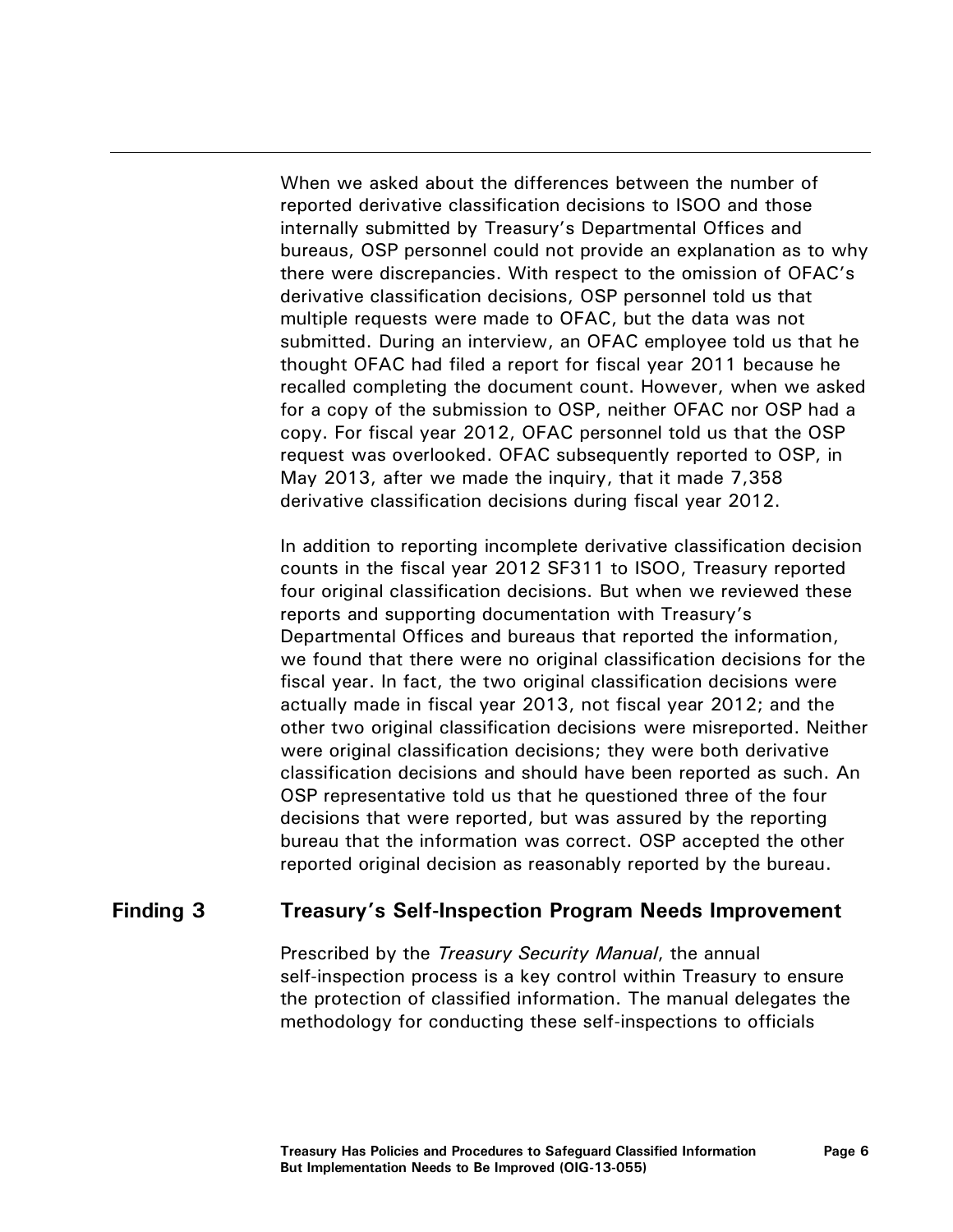within Departmental Offices and bureaus.<sup>16</sup> These officials are required to:

- Document their findings and recommendations for improvement or enhancement.
- Indicate that all reviewed records, documents, briefings, and activities complied with Executive Order 13526 and applicable implementing directives.
- Identify noted discrepancies and indicate whether corrective action will be or have been taken.
- Conduct and document follow-up actions taken where individual self-inspections have identified such a particular need.
- Provide copies of corrective actions to address noted discrepancies to the Director, OSP, as necessary.
- Conduct at least one self-inspection annually that includes document reviews if the office generates classified information.

Overall, OSP is responsible for managing Treasury's classified program and is required by the *Treasury Security Manual* to monitor Treasury's compliance with federal and Treasury mandates for classified information.

For fiscal years 2011 and 2012, we found that one Treasury bureau that generated classified information properly completed the required self-inspections while four others either did not complete the self-inspections or completed the inspections but did not retain documentation. OSP performed and documented self-inspections for those offices within Treasury's Departmental Offices that generated classified information, but the scope of those inspections only included emails and attachments. OSP did not review classified documents generated outside of the electronic environment and this report is based on a review of OSP's findings.

OSP personnel told us they assume that bureaus are properly performing self-inspections because the bureaus should know their

 $\overline{a}$ 

<sup>&</sup>lt;sup>16</sup> The *Treasury Security Manual* provides examples of procedures that could be taken to conduct a self-inspection. Examples include, but not limited to, (1) reviewing relevant security directives, guidelines, and instructions for currency and applicability; (2) reviewing access and control records and procedures; (3) sampling actual and electronically processed original and derivative classified documents; and (4) evaluating employee training, and if needed, modifying the training.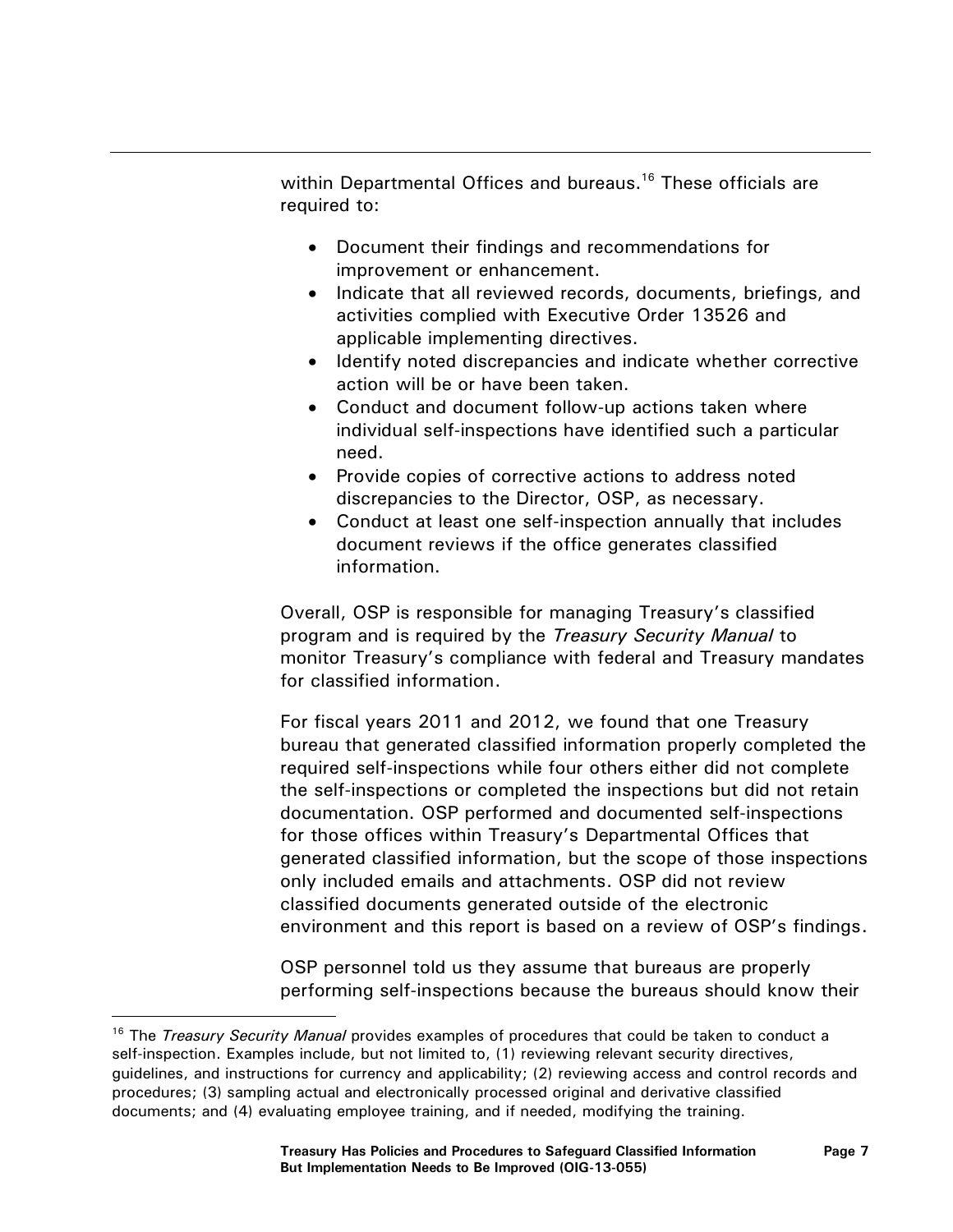responsibilities. OSP personnel also told us that they get involved only when they become aware that a bureau is not following procedures. We believe a more proactive approach by OSP is necessary to ensure that OSP and bureaus are performing and documenting self-inspections in accordance with the *Treasury Security Manual*.

#### **Recommendations**

 $\overline{a}$ 

We recommend that the Assistant Secretary for Intelligence and Analysis direct the Deputy Assistant Secretary for Security to:

1. Remind employees who work with classified information about the requirement in the *Treasury Security Manual* to properly mark classified emails and provide initial training on marking requirements when an employee is first given access to Treasury classified email systems and periodic refresher training thereafter.

#### Management Comments

Training on properly marking classified information is routinely provided to employees both initially when receiving their security clearance and annually through refresher training about required markings. OSP strives to develop comprehensive and tailored training and will work more closely with Treasury's Departmental Offices when developing training modules and ensure that training is accessible in some form to all bureau personnel. The referenced training serves to remind employees authorized access to classified information of their obligations to properly mark and safeguard that information. OSP will review Treasury Directive Publication 15-71 with respect to marking electronic media to determine whether it should allow for the same flexibility authorized by ISOO in their implementing regulation.<sup>17</sup>

<sup>17</sup> **Auditor Note:** 32 CFR Part 2001, *Classified National Security Information*, states that classified national security information in the electronic environment shall be marked with proper classification markings to the extent that such marking is practical including portion marking, overall classification, and the classification authority block.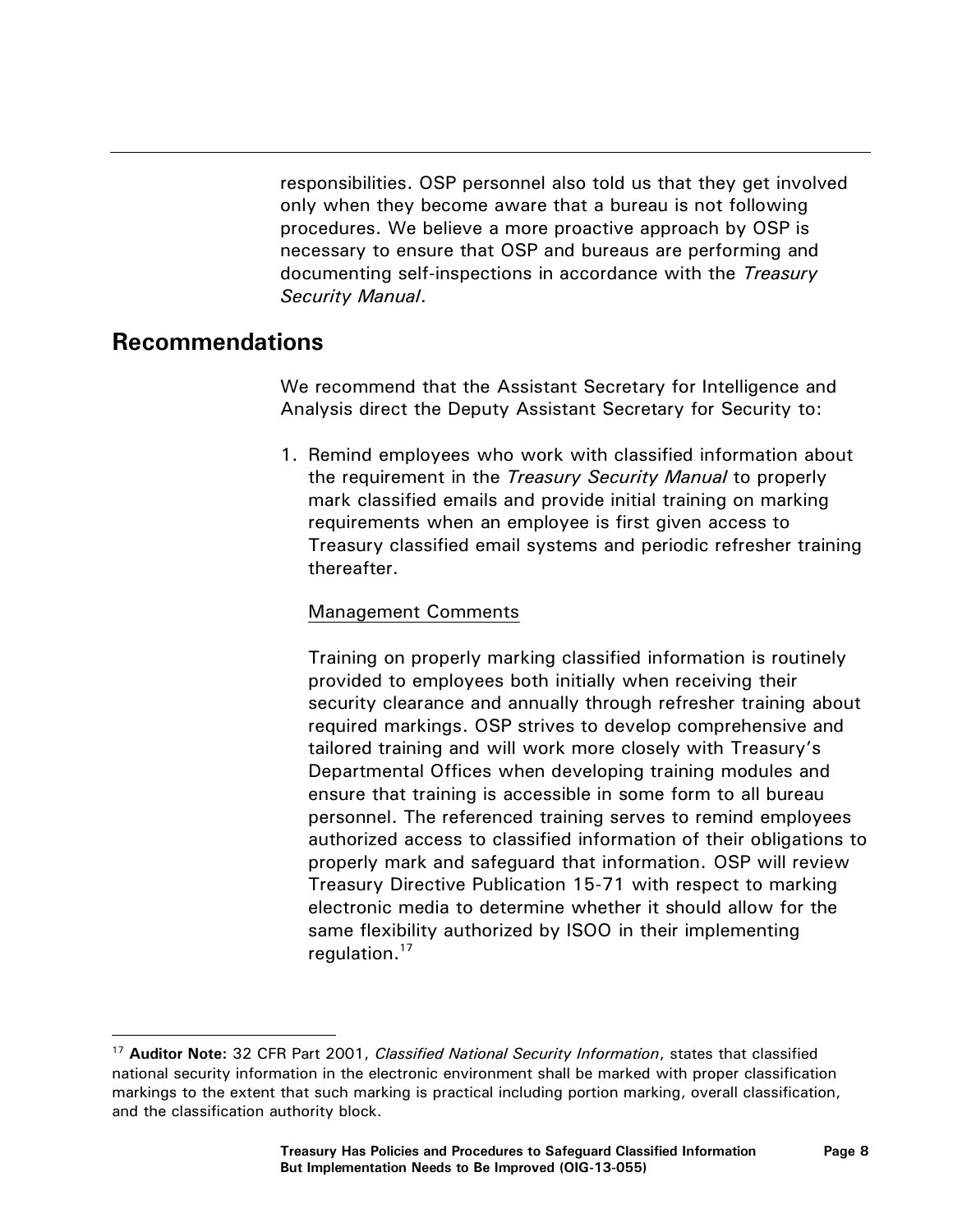#### OIG Comment

Management's action, taken and planned, meets the intent of our recommendation. Management will need to record an estimated date for completing its planned actions in the Joint Audit Management Enterprise System (JAMES), Treasury's audit recommendation tracking system.

2. Implement controls to ensure that an accurate and complete Treasury consolidated SF311 is submitted to ISOO. OSP should review Treasury's Departmental Offices' and bureaus' internally reported information on classification decisions and other classification information for reasonableness. OSP should also ensure that those offices expected to have classification information submit the required information for the consolidated SF311.

#### Management Comments

OSP requests clarification when Departmental Offices and bureaus submit questionable SF311 information. One office, for their fiscal year 2013 reporting, agreed to use a 2-week sampling to extrapolate their classification volume. Assuming meaningful results come from the 2-week sampling, OSP will suggest it for the largest Treasury components that generate classified information starting with the fiscal year 2014 report, as well as provide appropriate training to their employees on the sampling requirement and methodology.

#### OIG Comment

Management's action, taken and planned, meets the intent of our recommendation. Management will need to record an estimated date for completing its planned actions in JAMES.

3. Implement controls to ensure that Treasury bureaus with employees who handle and generate classified information conduct annual self-inspections in accordance with the *Treasury Security Manual*, document the results, and submit reports to the Director of OSP. In this regard, the scope of inspections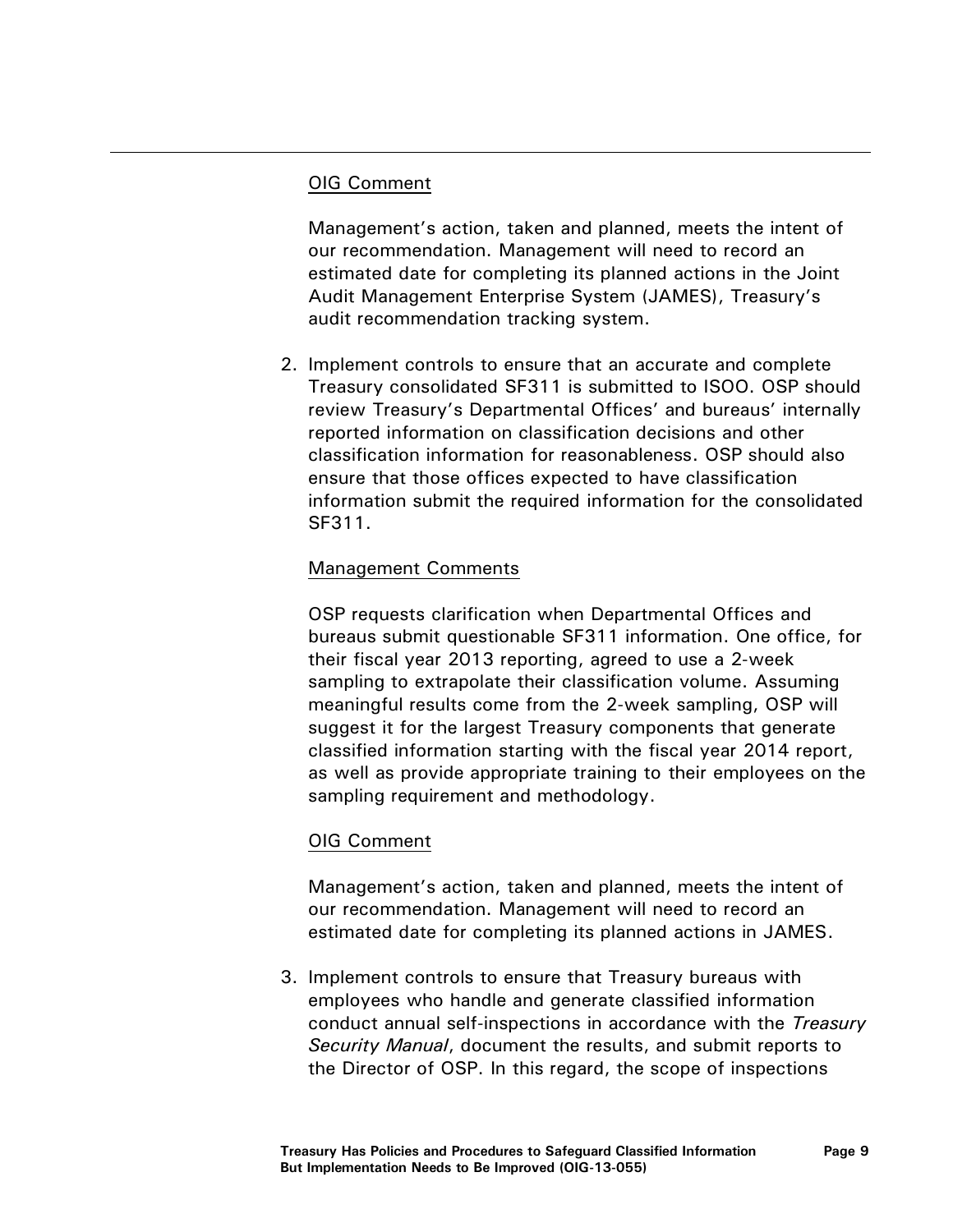performed by OSP should include reviews of both emails and documents created outside the electronic environment.

#### Management Comments

OSP performs self-inspections in Departmental Offices each quarter. These include both physical and information security aspects. In fiscal year 2014, OSP will start cross-training within OSP to have an additional person fully trained in the information security discipline. OSP will require copies of self-inspection reports when they are reported by bureaus, and include this requirement in Treasury Directive Publication 15-71. In addition, OSP is taking steps to increase its personnel resources in the information security discipline to ensure oversight of bureau self-inspection and reporting requirements. OSP will also consider revising the directive to clarify the responsibilities of those components with few or no classified holdings, where internal access procedures equate to performing daily selfinspections and to have them self-inspect on other aspects of their individual information security program.

#### OIG Comment

Management's action, taken and planned, meets the intent of our recommendation. Treasury will need to record an estimated date for completing its planned actions in JAMES.

\* \* \* \* \* \*

We appreciate the courtesies and cooperation extended by your staff as we inquired about these matters. Major contributors to this report are listed in appendix 3. A distribution list for this report is provided as appendix 4. If you wish to discuss this report, you may contact me at (202) 927-5400 or Kieu Rubb, Audit Director, at (202) 927-5904.

/s/ Marla A. Freedman Assistant Inspector General for Audit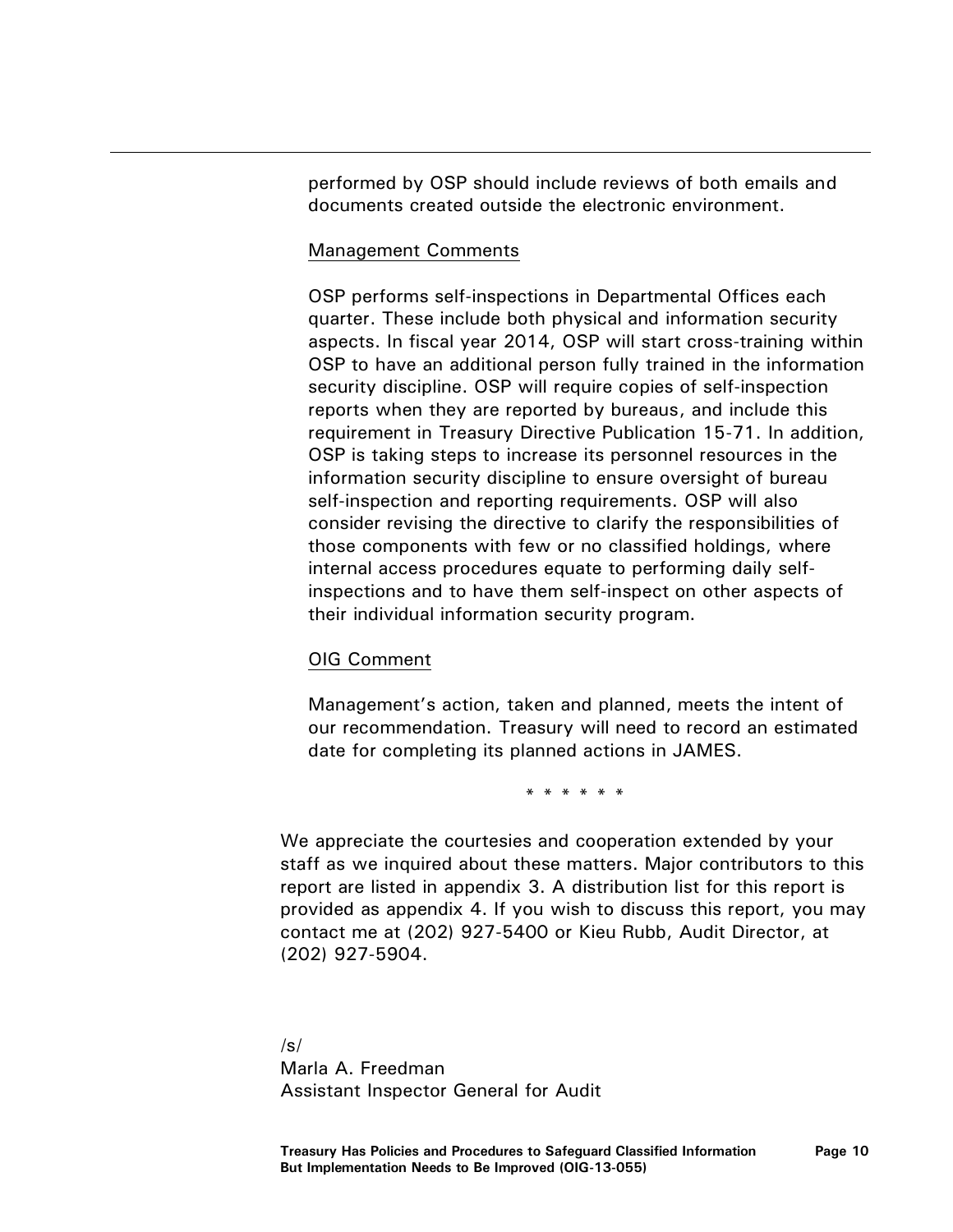Public Law 111-258, *Reducing Over-Classification Act,* Section 6(b), requires the Inspector General of each department or agency with an officer or employee who is authorized to make original classifications to (1) assess whether applicable classification policies, procedures, rules, regulations have been adopted, followed, and effectively administered; and (2) identify policies, procedures, rules, regulations, or management practices that may be contributing to persistent misclassification of material. The act called for two evaluations, this first to be completed by September 30, 2013, and the second evaluation to be completed by September 30, 2016.

The focus of this evaluation was the Department of the Treasury's (Treasury) policies and procedures related to classification training, self-inspections, and the completion of the Standard Form (SF) 311, *Agency Security Classification Management Program Data*.

We conducted fieldwork in Washington, DC, at the Office of Terrorism and Financial Intelligence, <sup>18</sup> the Office of General Counsel, the Office of International Affairs, the Office of Management, the Office of Inspector General, the Bureau of Engraving and Printing, the U.S. Mint, and the Bureau of the Fiscal Service.<sup>19</sup> We also conducted fieldwork in Vienna, Virginia at the Financial Crimes Enforcement Network. Our evaluation did not include the Internal Revenue Service.<sup>20</sup> Our evaluation scope covered the period from October 2010 to May 2013. We conducted our fieldwork from March 2013 through August 2013.

To accomplish our objectives we

 $\overline{a}$ 

 reviewed federal and Treasury rules, regulations, policies, and procedures, including:

<sup>&</sup>lt;sup>18</sup> Treasury's Departmental Offices and bureaus reporting to the Office of Terrorism and Financial Intelligence include the Financial Crimes Enforcement Network, the Office of Terrorist Financing and Financial Crimes, the Office of Intelligence and Analysis, and the Office of Foreign Assets Control. <sup>19</sup> Our evaluation focused on the legacy Bureau of the Public Debt which in October 2012 was consolidated with the legacy Financial Management Service and redesignated as the Bureau of the Fiscal Service.

<sup>&</sup>lt;sup>20</sup> The Internal Revenue Service, under the jurisdictional oversight of the Treasury Inspector General for Tax Administration, does not have an individual designated with an original classification authority. Furthermore, our review of the Treasury SF311 process disclosed that the Internal Revenue Service reported zero derivative classification decisions for fiscal years 2011 and 2012.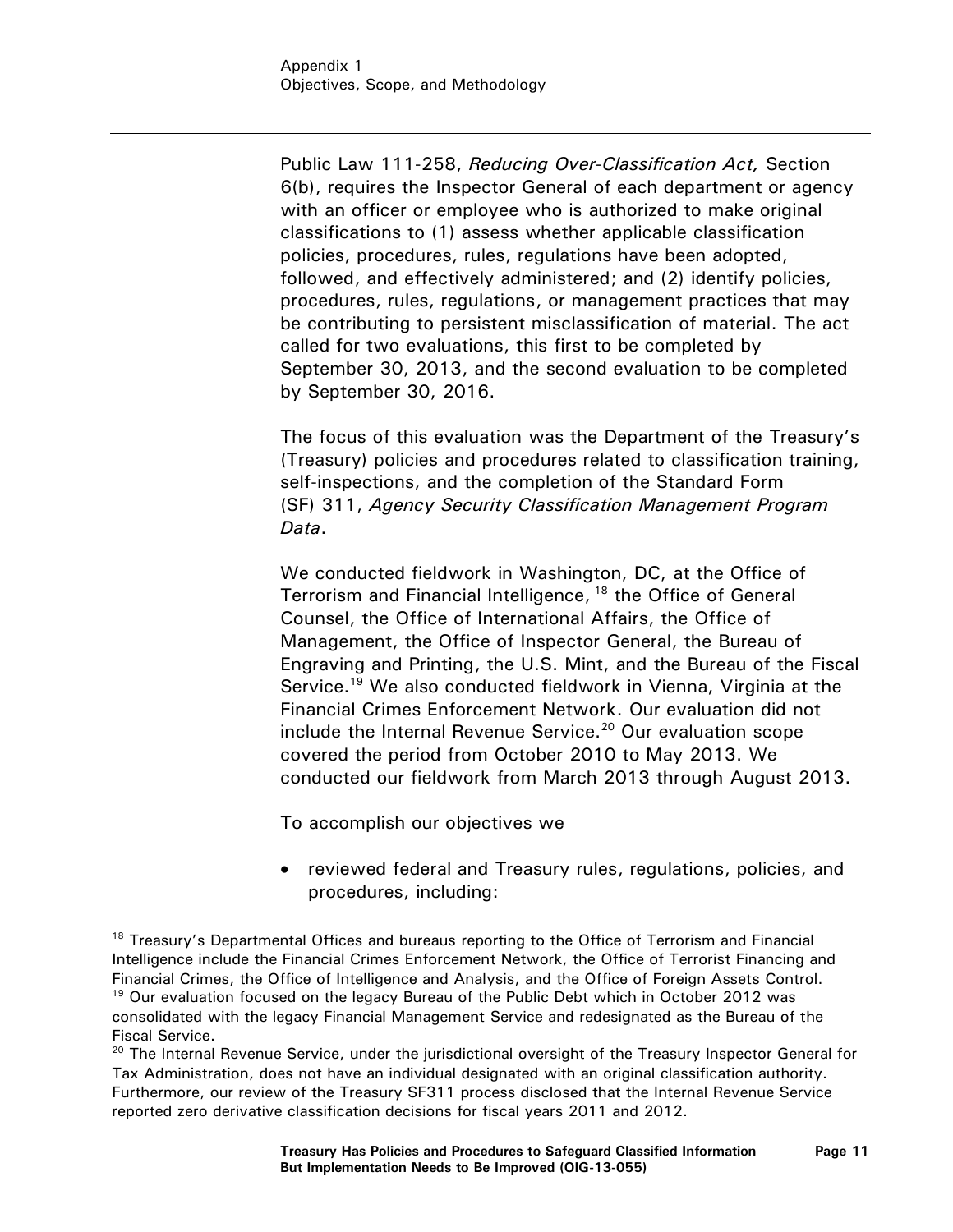- o Executive Order 13526, *Classified National Security Information* (Dec. 29, 2009)
- o 32 CFR Part 2001, *Classified National Security Information* (June 28, 2010)
- o Public Law 111-258, *Reducing Over-Classification Act* (Oct. 7, 2010)
- o *Treasury Security Manual*, Treasury Directive Publication 15-71 (June 17, 2011)
- o Treasury Order 105-19, *Delegation of Original Classification Authority; Requirements for Downgrading and Declassification* (June 27, 2011).
- interviewed the Deputy Assistant Secretary of Security and Office of Security Programs (OSP) employees who are responsible for directing and guiding the protection of personnel, information, facilities, and assets; and promoting security awareness within Treasury.
- interviewed personnel at the various bureaus who are responsible for security and training.
- reviewed training materials posted on Treasury's internal websites and paper copies of training documents and obtained the 2011 and 2012 training records of Treasury officials with original classification authority.
- reviewed OSP's quarterly self-inspection reports on Treasury's Departmental Offices from January 2011 through March 2013 and the Financial Crimes Enforcement Network's self-inspection reports from fiscal years 2011 and 2012.
- reviewed Treasury's SF311 for fiscal years 2011 and 2012 prepared by OSP, and related data on original classification decisions and derivative classification decisions provided to OSP by Treasury's Departmental Offices and bureaus. We interviewed Treasury personnel with responsibilities for completing the SF311.

As directed by the act, we coordinated our evaluation with other Offices of Inspector General with the intent of ensuring that our evaluations followed a consistent methodology to allow for crossagency comparisons. In performing our work, we used applicable portions of an evaluation guide that was prepared by the working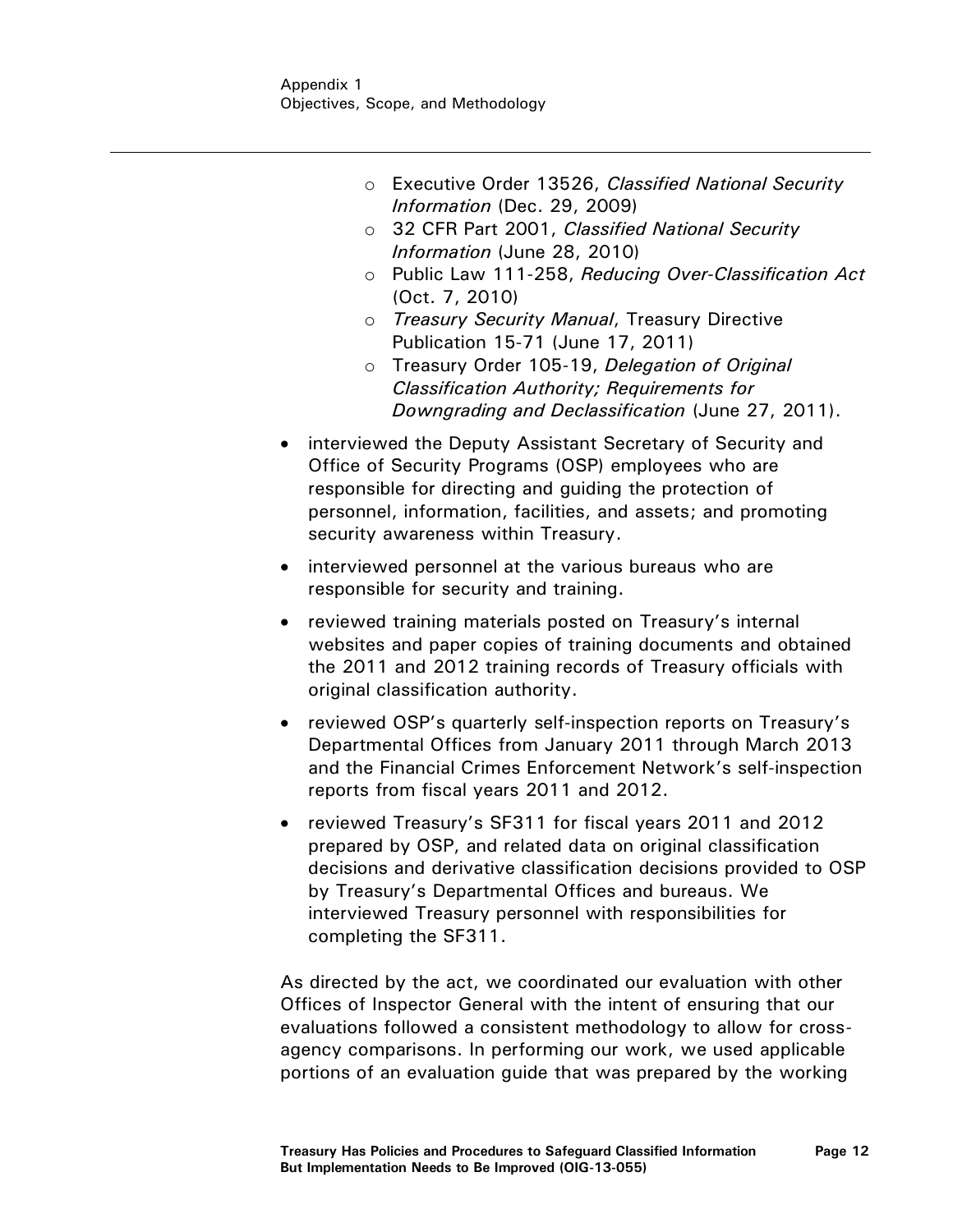group of participating Offices of Inspector General on behalf of the Council of the Inspectors General on Integrity and Efficiency.

We conducted this evaluation in accordance with Quality Standards for Inspections and Evaluations issued by the Council of the Inspectors General on Integrity and Efficiency.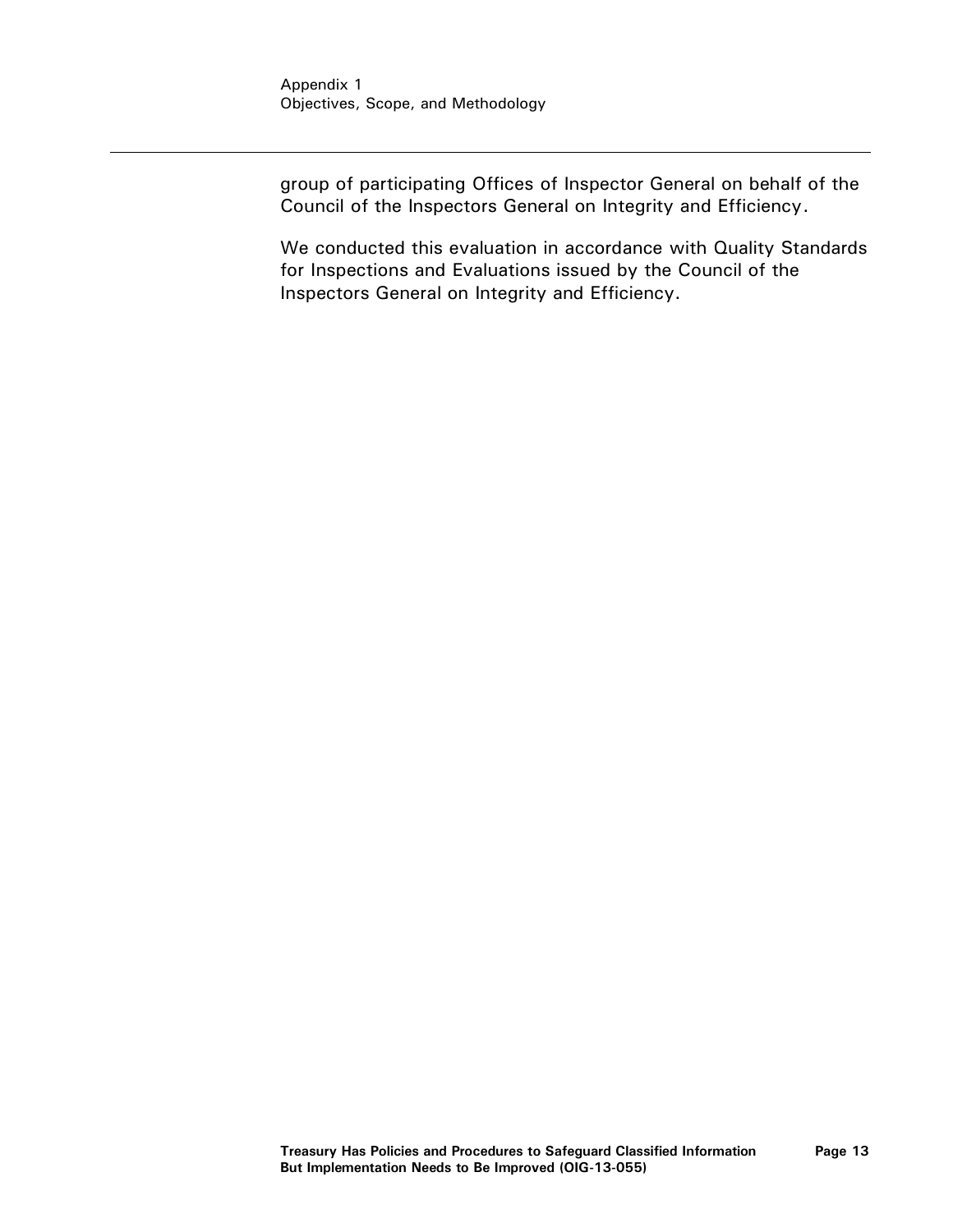|                     |                         | DEPARTMENT OF THE TREASURY<br>WASHINGTON, D.C.                                                                                                                                         |  |
|---------------------|-------------------------|----------------------------------------------------------------------------------------------------------------------------------------------------------------------------------------|--|
|                     |                         |                                                                                                                                                                                        |  |
| ASSISTANT SECRETARY |                         | September 24, 2013                                                                                                                                                                     |  |
|                     |                         |                                                                                                                                                                                        |  |
|                     |                         | MEMORANDUM FOR: MARLA A. FREEDMAN<br>ASSISTANT INSPECTOR GENERAL FOR AUDIT                                                                                                             |  |
| FROM:               |                         | S. LESLIE IRELAND<br>ASSISTANT SECRETARY FOR INTELLIGENCE AND                                                                                                                          |  |
|                     |                         | <b>ANALYSIS</b>                                                                                                                                                                        |  |
|                     |                         | SUBJECT: Treasury Response to Draft Office of the Inspector General (OIG) Report Required<br>by Public Law 111-58, Reducing Over-Classification Act                                    |  |
|                     |                         | Below are the Treasury Department comments to OIG's three recommendations in the above                                                                                                 |  |
|                     |                         | subject report. The Office of Security Programs (OSP) oversees the Department's classification<br>management program and thus responds to the OIG recommendations below.               |  |
|                     | Analysis direct OSP to: | OIG Recommendations - We recommend that the Assistant Secretary for Intelligence and                                                                                                   |  |
|                     |                         | 1. Remind employees about the requirement to properly mark classified emails and                                                                                                       |  |
|                     | thereafter.             | provide initial training on marking requirements when an employee is first given<br>access to Treasury classified email systems and periodic refresher training                        |  |
|                     |                         |                                                                                                                                                                                        |  |
|                     |                         | Training on properly marking classified information is routinely provided to employees,<br>both initially when receiving their security clearance for access to classified information |  |
|                     |                         | as well as remind employees annually in refresher training (in hard copy and electronic<br>formats) about required markings. OSP strives to develop comprehensive and tailored         |  |
|                     |                         | training for our varied DO/bureau clients and to post DO training on the OSP. We will                                                                                                  |  |
|                     |                         | work more closely with DO TLMS officials when developing training modules and<br>ensure that training is accessible in some form to all bureau personnel. All the above                |  |
|                     |                         | referenced training serves to remind employees authorized access to classified                                                                                                         |  |
|                     |                         | information of their obligations to properly mark and safeguard that information. OSP<br>will review TD P 15-71 policy with respect to marking electronic media to determine           |  |
|                     |                         | whether it should allow for the same flexibility authorized by the Information Security                                                                                                |  |
|                     |                         | Oversight Office in their implementing regulation.                                                                                                                                     |  |
|                     |                         | 2. Implement controls to ensure that an accurate and complete Treasury consolidated<br>SF 311 is submitted to ISOO. OSP should review Treasury components' internally                  |  |
|                     |                         | reported information on classification decisions and other classification information                                                                                                  |  |
|                     |                         | for reasonableness. OSP should also ensure that components expected to have<br>classification information submit the required SF 311 information for the                               |  |
|                     | consolidated SF 311.    |                                                                                                                                                                                        |  |
|                     |                         |                                                                                                                                                                                        |  |
|                     |                         |                                                                                                                                                                                        |  |
|                     |                         |                                                                                                                                                                                        |  |
|                     |                         |                                                                                                                                                                                        |  |
|                     |                         |                                                                                                                                                                                        |  |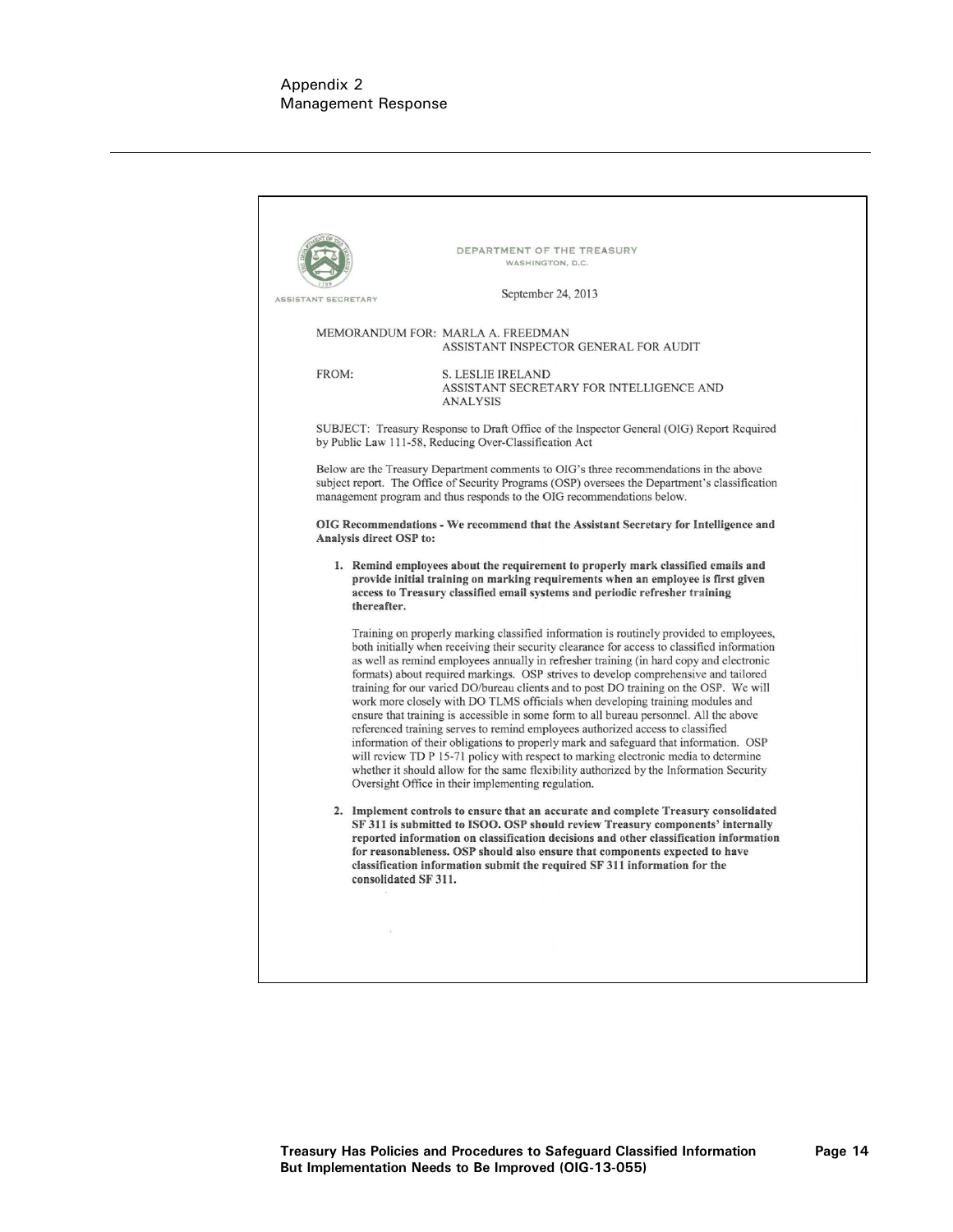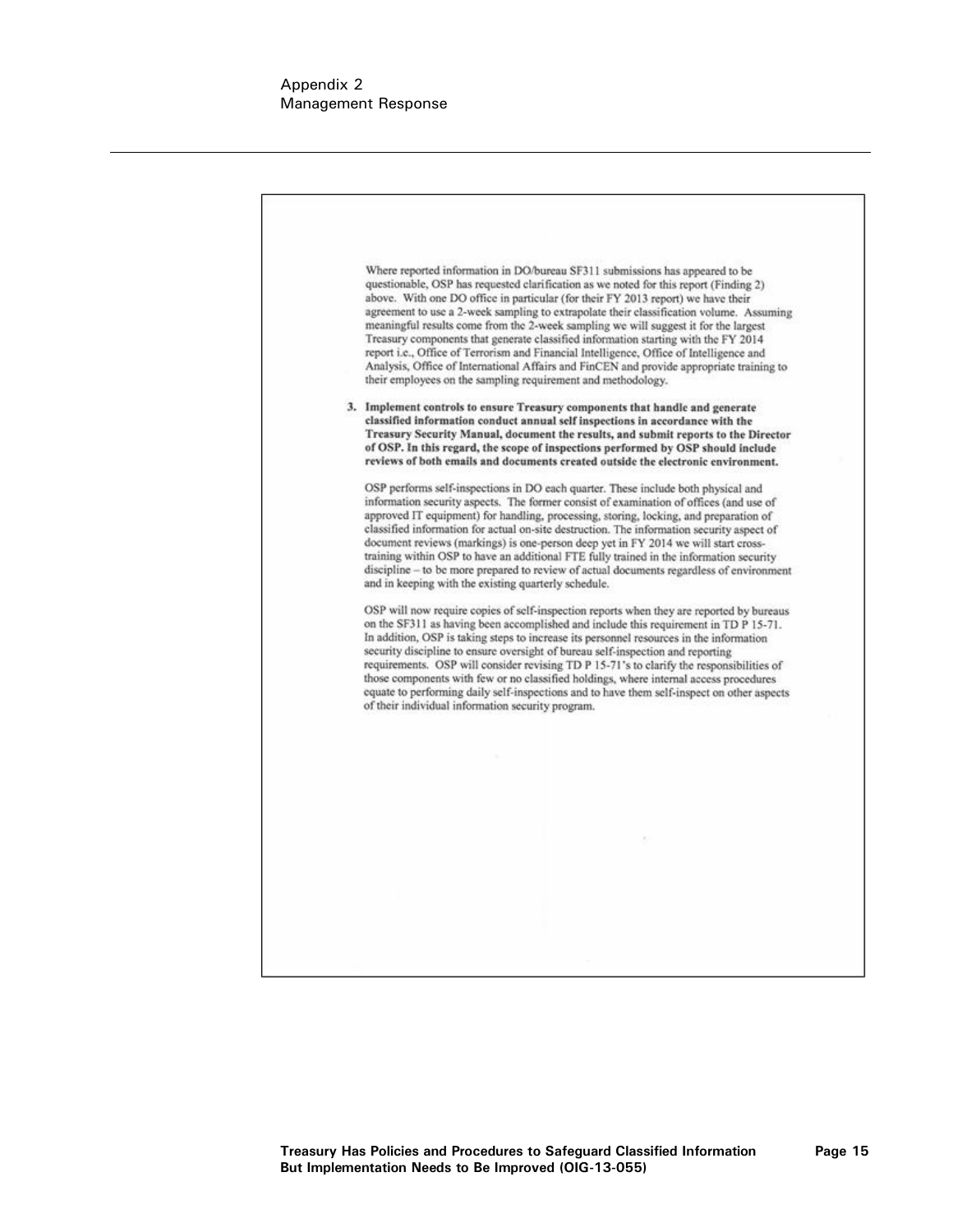Appendix 3 Major Contributors to This Report

Kieu T. Rubb, Audit Director Gregory J. Sullivan Jr., Audit Manager Regina A. Morrison, Auditor-in-Charge Brigit A. Hoover, Auditor Alex M. Taubinger, Referencer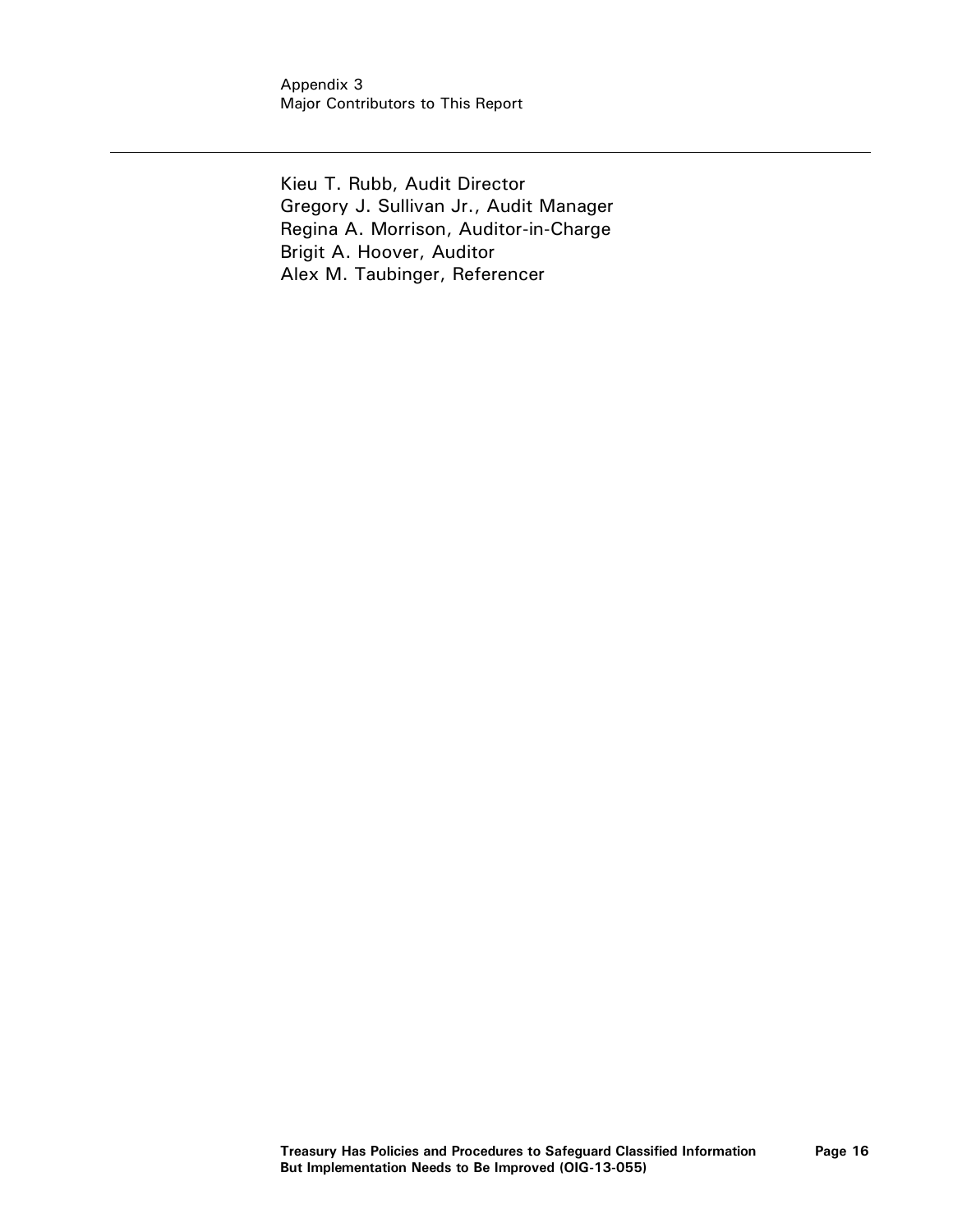Appendix 4 Report Distribution

#### **Department of the Treasury**

Secretary of the Treasury Deputy Secretary Under Secretary for Terrorism and Financial Intelligence Deputy Assistant Secretary for Security Director, Office of Security Programs

#### **Information Security Oversight Office**

**Director** 

#### **Office of Management and Budget**

OIG Budget Examiner

#### **United States Senate**

Chairman and Ranking Member Committee on Homeland Security and Government Affairs

Chairman and Vice Chairman Select Committee on Intelligence

Chairman and Ranking Member Committee on Finance

Chairwoman and Vice Chairman Committee on Appropriations

Chairman and Ranking Member Subcommittee on Financial Services and General Government Committee on Appropriations